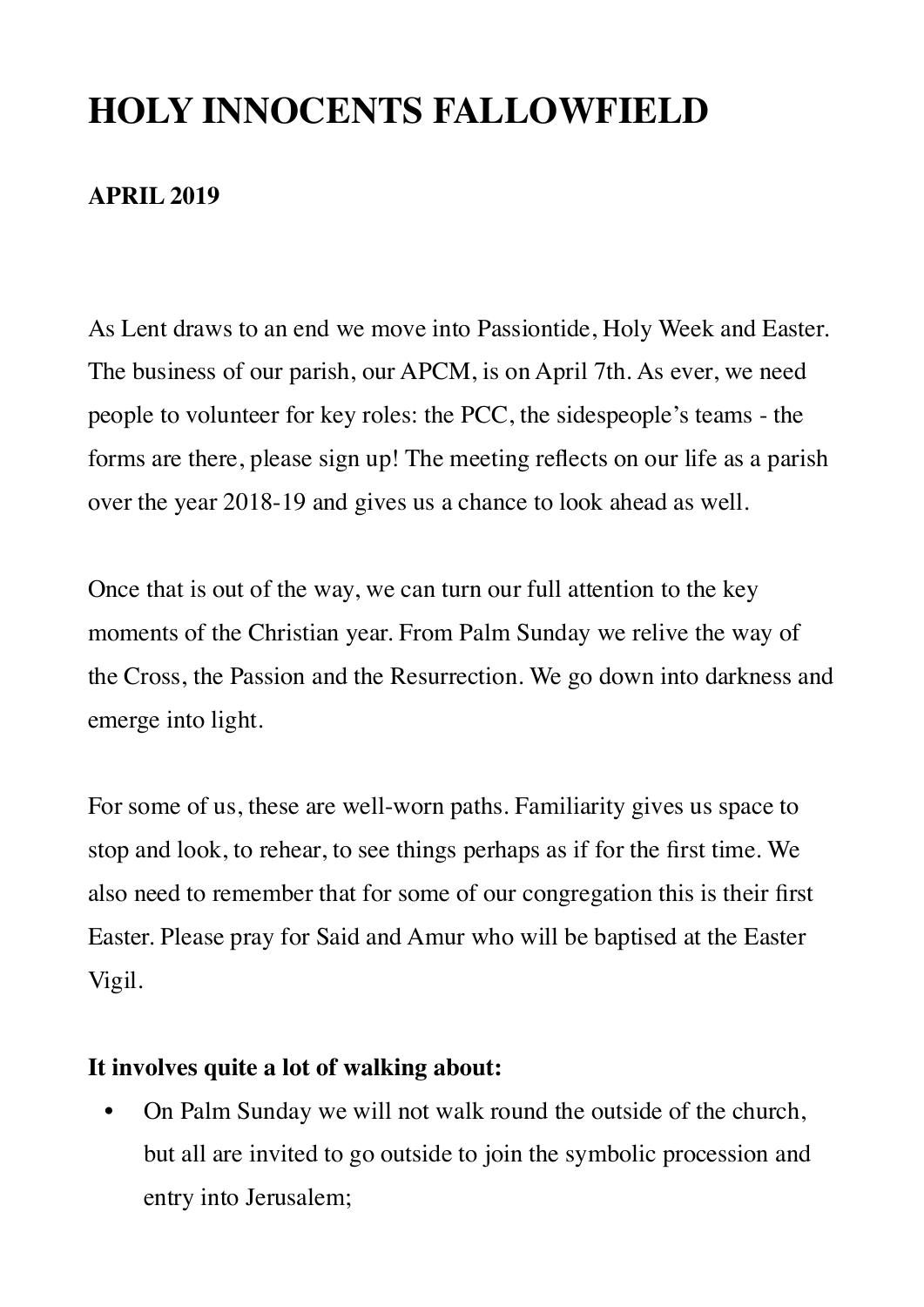- On Wednesday of Holy Week, we can follow the pathway through  $\bullet$ the story as we move around the Stations of the Cross;
- On Maundy Thursday those who wish to have their feet washed are  $\bullet$ invited to come to the front of church to relive this symbolic moment:
- On Good Friday again we venerate and then kneel before the cross.
- Then, on Holy Saturday Easter Eve the lights begin with a fire  $\bullet$ outside the church, a primeval holy light leading us back into the church to reflect on the story of God's mighty deeds, culminating in the rejoicing at the Resurrection of Christ from the dead - leading into the joy of Easter Day.

# **SUNDAYS AND FESTIVALS IN APRIL**

\*\*\*\*\*\*\*

## **Saturday April 6th Lent Quiet Day**

#### Beginning with the Eucharist in the Upper Chapel at 10.00am

The day will go until 3pm and finish with Evening Prayer.

Please feel free to come and go as you wish, bring some lunch.

\*\*\*\*\*\*\*

## Sunday April 7th, Passiontide begins - Fifth Sunday of Lent

**President and Preacher:** The Revd Richard Young

**Readings:** Isaiah 3:16-21; Psalm 126; Philippians 3:4b-14; John 12:1-8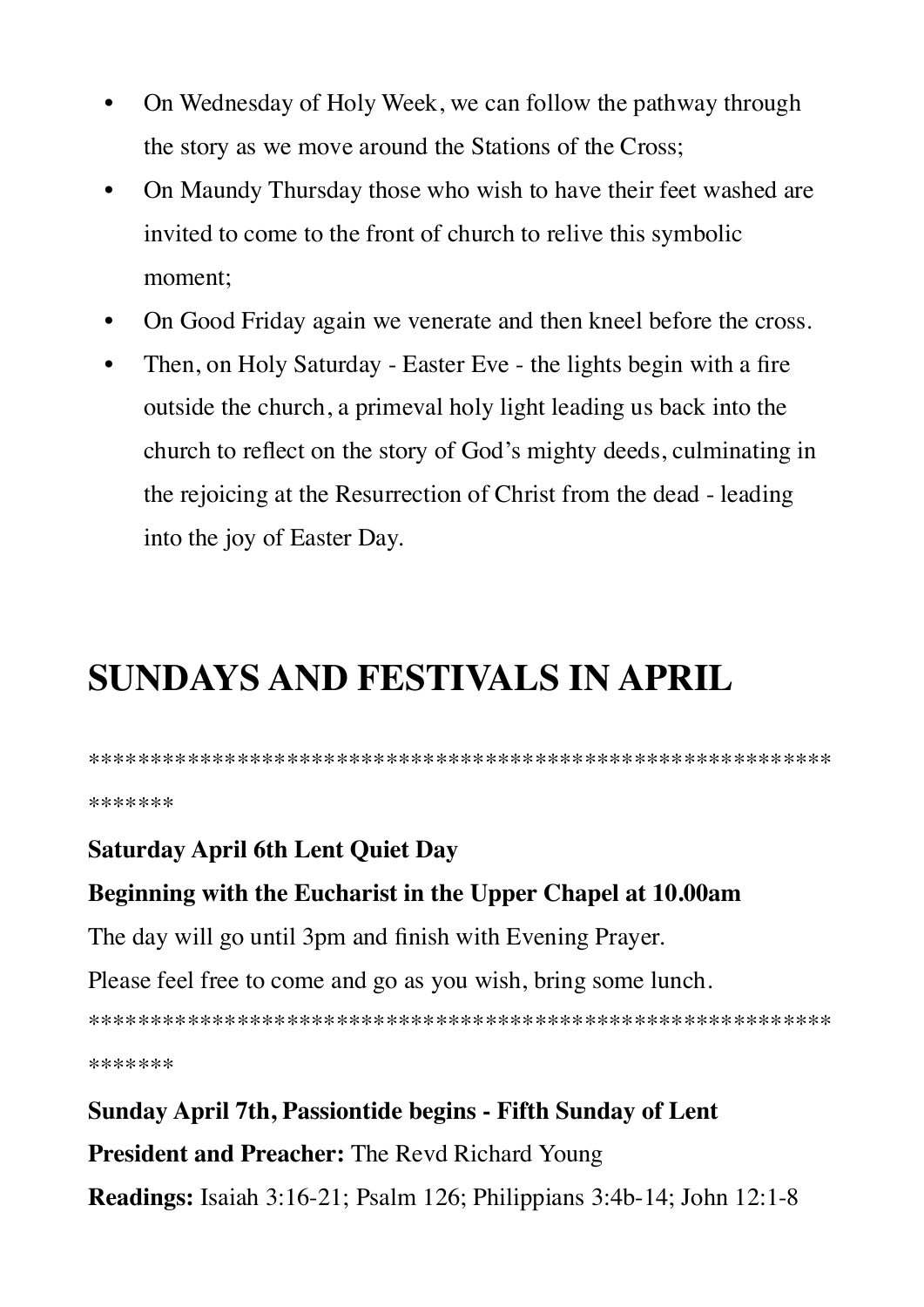#### **Hymns:** Glory be to Jesus; Gospel Acclamation; And can it be; Lift high

the cross

### **Other music:** God so loved the world (arr Bullard)

\*\*\*\*\*\*\*

## The Annual Parish and Church Meeting will be held after the Eucharist on April 7th at 11.30am.

\*\*\*\*\*\*\*

## **Sunday April 14th - Palm Sunday**

**President:** The Revd Richard Young

**Readings:** Luke 19:28-40; Isaiah 50:4-9a; Psalm 31:9-16; Philippians

5:2-11; Luke 22:14-23:end

**Hymns:** Hosanna to the Son of David; All glory, laud and honour; Ride

on, ride on in majesty; My song is love unknown; The royal banners forward go

**Other music:** Morning glory, starlit sky (Rose)

\*\*\*\*\*\*\*

## **Holy Week Services**

Monday 7.30pm: Eucharist (in the Lady Chapel)

Tuesday 12noon: Stabat Mater - the Mysteries of the Passion

#### **Wednesday 9.00am: The Stations of the Cross**

\*\*\*\*\*\*\*

## Thursday April 18th - Maundy Thursday 7.30pm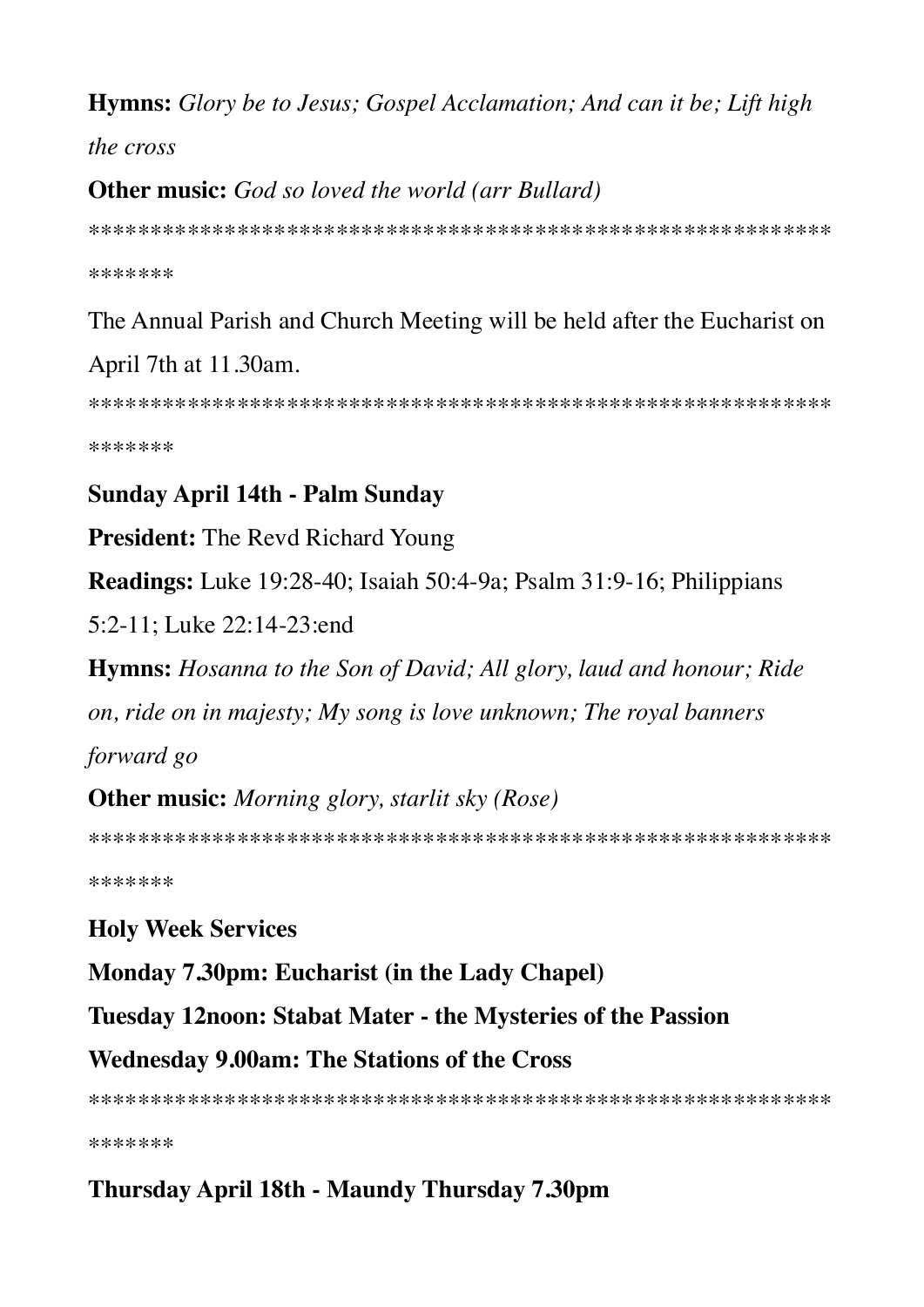## **President and Preacher: The Revd Richard Young**

**Readings:** Exodus 12:1-4,11-14; Psalm 116; 1 Corinthians 11:23-26; John 13:1-17,31b-35

**Hymns:** This is the night dear friends; Gospel Acclamation; According to thy gracious word; Of the glorious body telling

**Other music:** Ubi Caritas; The Lamentations of Jeremiah

The service includes the Washing of Feet, and is followed by a Watch of Prayer until 10.30pm.

\*\*\*\*\*\*\*

## Friday April 19th - Good Friday

The church will be open for silent prayer from 12 noon.

## From 1pm to 2pm:

Meditation on the Lord's Passion - words and music for Good Friday.

## The Liturgy of the Lord's Passion from 2pm

- The Passion according to St John  $\bullet$
- The Veneration of the Cross  $\bullet$
- The General Intercessions

\*\*\*\*\*\*\*\*

## **Saturday April 20th - Easter Eve 8.30pm**

## **The Easter Vigil**

- The lighting of the Easter Candle  $\bullet$
- The Liturgy of the Word  $\bullet$
- **The Liturgy of Baptism**  $\bullet$
- The First Eucharist of Easter